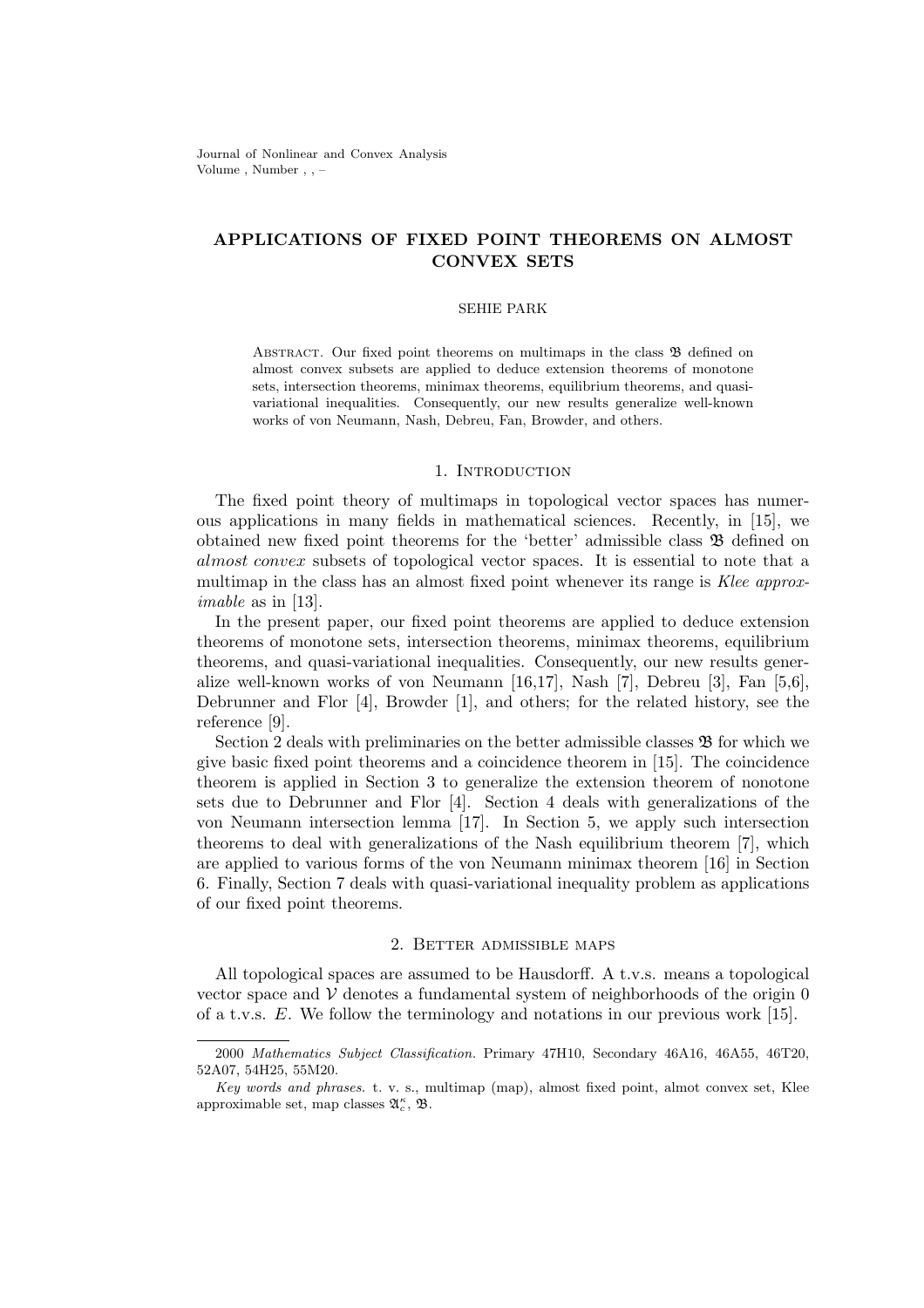Recall that a nonempty topological space is *acyclic* if all of its reduced Cech homology groups over rationals vanish. For topological spaces *X* and *Y* , a map  $F: X \longrightarrow Y$  is called a *Kakutani map* whenever *Y* is a subset of a t.v.s. and *F* is u.s.c. with nonempty compact convex values; and an *acyclic map* whenever *F* is u.s.c. with compact acyclic values.

Let  $V(X, Y)$  be the class of all acyclic maps  $F: X \to Y$ , and  $V_c(X, Y)$  all finite compositions of acyclic maps, where the intermediate spaces are arbitrary topological spaces.

A *polytope*  $P$  in a subset  $X$  of a t.v.s.  $E$  is a nonempty compact convex subset of *X* contained in a finite dimensional subspace of *E*.

Recall that a nonempty subset *X* of a t.v.s. *E* is said to be *admissible* (in the sense of Klee) provided that, for every nonempty compact subset *K* of *X* and every *V*  $\in$  *V*, there exists a continuous function *h* : *K* → *X* such that  $x - h(x) \in V$  for all  $x \in K$  and  $h(K)$  is contained in a finite dimensional subspace *L* of *E*. Examples of admissible subsets can be seen in [8,9,13].

A nonempty subset K of E is said to be Klee approximable if for any  $V \in \mathcal{V}$ , there exists a continuous function  $h: K \to E$  such that  $x - h(x) \in V$  for all  $x \in K$ and  $h(K)$  is contained in a polytope of  $E$ . Especially, for a subset  $X$  of  $E$ ,  $K$  is said to be Klee approximable *into X* whenever the range  $h(K)$  is contained in a polytope in *X*.

Examples of Klee approximable sets can be seen in [15].

We define a class  $\mathfrak{B}$  of maps from a subset X of a t.v.s.  $E$  into a topological space  $Y$  as follows [15]:

 $F \in \mathfrak{B}(X, Y) \Longleftrightarrow F : X \to Y$  is a map such that, for each polytope *P* in *X* and for any continuous function  $f : F(P) \to P$ , the composition  $f(F|_{P}) : P \to P$  has a fixed point.

We call  $\mathfrak B$  the 'better' admissible class. Recently it is known that any u.s.c. map with compact values having *trivial shape* (that is, contractible in each neighborhood) belongs to  $\mathfrak{B}(X,Y)$ . Note that the class  $\mathfrak{B}^p$  in [13,15] should be replaced by  $\mathfrak{B}$ .

The following results appeared in our previous work [15]:

**Theorem 2.1** ([15, Corollary 2.3]). Let X be a subset of a t.v.s. E and  $F \in$  $\mathfrak{B}(X, X)$  *a compact closed map. If*  $F(X)$  *is Klee approximable into* X, then F has *a fixed point.*

**Theorem 2.2** ([15, Corollary 3.5.])**.** *Let X be an almost convex admissible subset of a t.v.s.*  $E$  and  $F \in \mathfrak{B}(X,X)$  a compact closed map. Then F has a fixed point.

For a subset *X* of a t.v.s. *E* and a topological space *Y* , we define a class of multimaps as follows:

 $T \in M^*(Y, X) \iff T : Y \multimap X$  is a map such that  $T|_K$  has a continuous selection *s* :  $K \to X$  for each nonempty compact subset  $K$  of  $Y$  such that  $s(K) \subset P$ for some polytope *P* of *X*.

**Theorem 2.3** ([15, Theorem 4.5])**.** *Let X be a convex subset of a t.v.s. E and Y a* topological space. Let  $F \in \mathfrak{B}(X, Y)$  be a compact map and  $T \in \mathbb{M}^*(Y, X)$ . Then *F and T have a coincidence point.*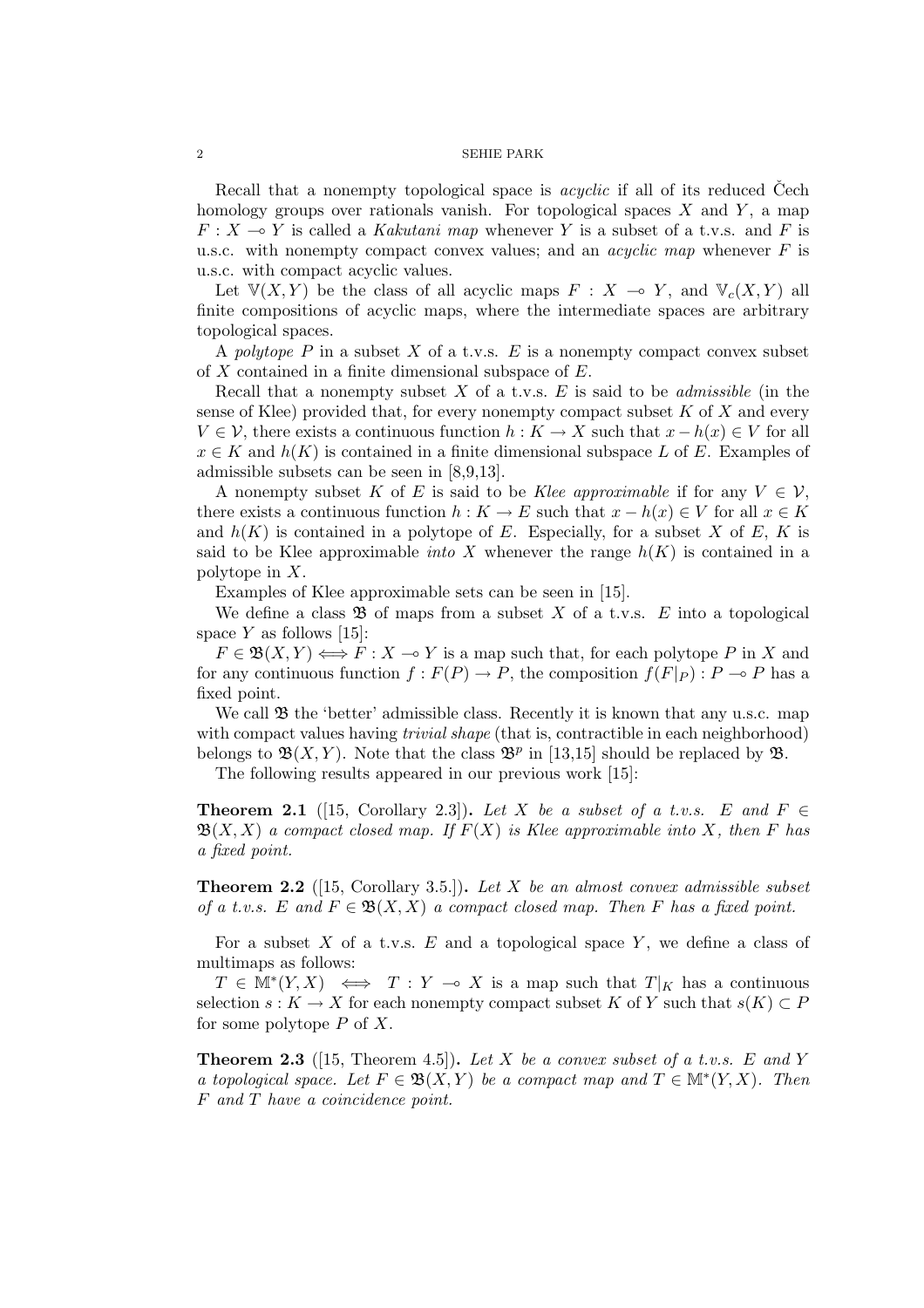**Theorem 2.4** ([15, Theorem 6.1])**.** *Let X be an almost convex dense subset of an admissible subset Y of a t.v.s.*  $E$ *. Let*  $G: Y \rightarrow Y$  *be a compact closed map such that*  $G(x)$  *is acyclic* (*resp., has trivial shape*) *for all*  $x \in X$ *. Then G has a fixed point.*

### 3. Extensions of monotone sets

In this section, generalizations of the extension theorems on monotone sets due to Debrunner and Flor [4] and in [1,6,12] are obtained. In fact, Browder's extension theorem [1] involving Kakutani multimaps is extended to the one involving a large class of 'better' admissible maps.

Given two t.v.s. *E* and *F*, let  $\langle , \rangle : F \times E \to \mathbf{R}$  be a bilinear pairing which is continuous on compact subsets of  $F \times E$ . This assumption is quite natural in most applications, since the natural pairing between a locally convex t.v.s. *E* and its dual space *E∗* equipped with the strong topology enjoys this property.

A subset  $M \subset E \times F$  is said to be *monotone* if for any two points  $(u, w)$  and  $(u', w')$  in *M*, we have  $\langle w - w', u - u' \rangle \geq 0$ ; see Debrunner and Flor [4].

Browder [1, Theorem 8] obtained the following extension theorem of monotone sets:

**Lemma 3.1** ([1]). Let K be a compact convex subset of a t.v.s. E, and F a t.v.s. *with a bilinear pairing*  $\langle , \rangle : F \times E \rightarrow \mathbf{R}$  *which is continuous on compact subsets*  $of$   $F \times E$ *. Let*  $f : K \to F$  *be continuous and*  $M$  *a monotone subset of*  $K \times F$ *. Then there exists a*  $u_0 \in K$  *such that* 

$$
\langle f(u_0)-w, u_0-u\rangle \ge 0 \quad for all (u, w) \in M,
$$

*or equivalently, the set*  $M \cup \{(u_0, f(u_0))\}$  *remains monotone.* 

This result sharpens corresponding result of Debrunner and Flor [4] for *E* locally convex and of Fan [6, Theorem 12] for *F* locally convex and quasi-complete.

We deduce the following equilibrium existence theorem from Theorem 2.3:

**Theorem 3.2.** *Let K be a compact convex subset of a t.v.s. E, K*<sup>1</sup> *a compact subset of a t.v.s.*  $F, T \in \mathfrak{B}(K, K_1)$  *with closed graph, and*  $M \subset E \times F$ *. Let*  $\Phi: E \times F \to \mathbf{R} \cup \{-\infty\}$  *be a function such that* 

- (1)  $\Phi$  *is u.s.c. on compact subsets of*  $E \times F$ ;
- (2) *for each*  $x \in E$ ,  $\Phi(x, \cdot)$  *is l.s.c. on compact subsets of F*;
- (3) *for each*  $w \in F$ ,  $F(\cdot, w)$  *is quasiconcave.*

*Suppose that for each*  $y \in K_1$ *, there exists an*  $x \in K$  *such that* 

$$
\Phi(x - u, y - w) \ge 0 \quad \text{for all } (u, w) \in M.
$$

*Then there exist a*  $u_0 \in K$  *and a*  $w_0 \in T(u_0)$  *such that* 

$$
\Phi(u_0 - u, w_0 - w) \ge 0 \quad \text{for all } (u, w) \in M.
$$

*Proof.* For any  $\varepsilon > 0$  and any nonempty finite subset *N* of *M*, we set

 $H_{(\varepsilon,N)} = \{(u_0, w_0) \in \text{Gr}(T) \mid \Phi(u_0 - u, w_0 - w) \geq -\varepsilon \text{ for all } (u, w) \in N\}$ and

 $H_0 := \{(u_0, w_0) \in \text{Gr}(T) \mid \Phi(u_0 - u, w_0 - w) \geq 0 \text{ for all } (u, w) \in M\}$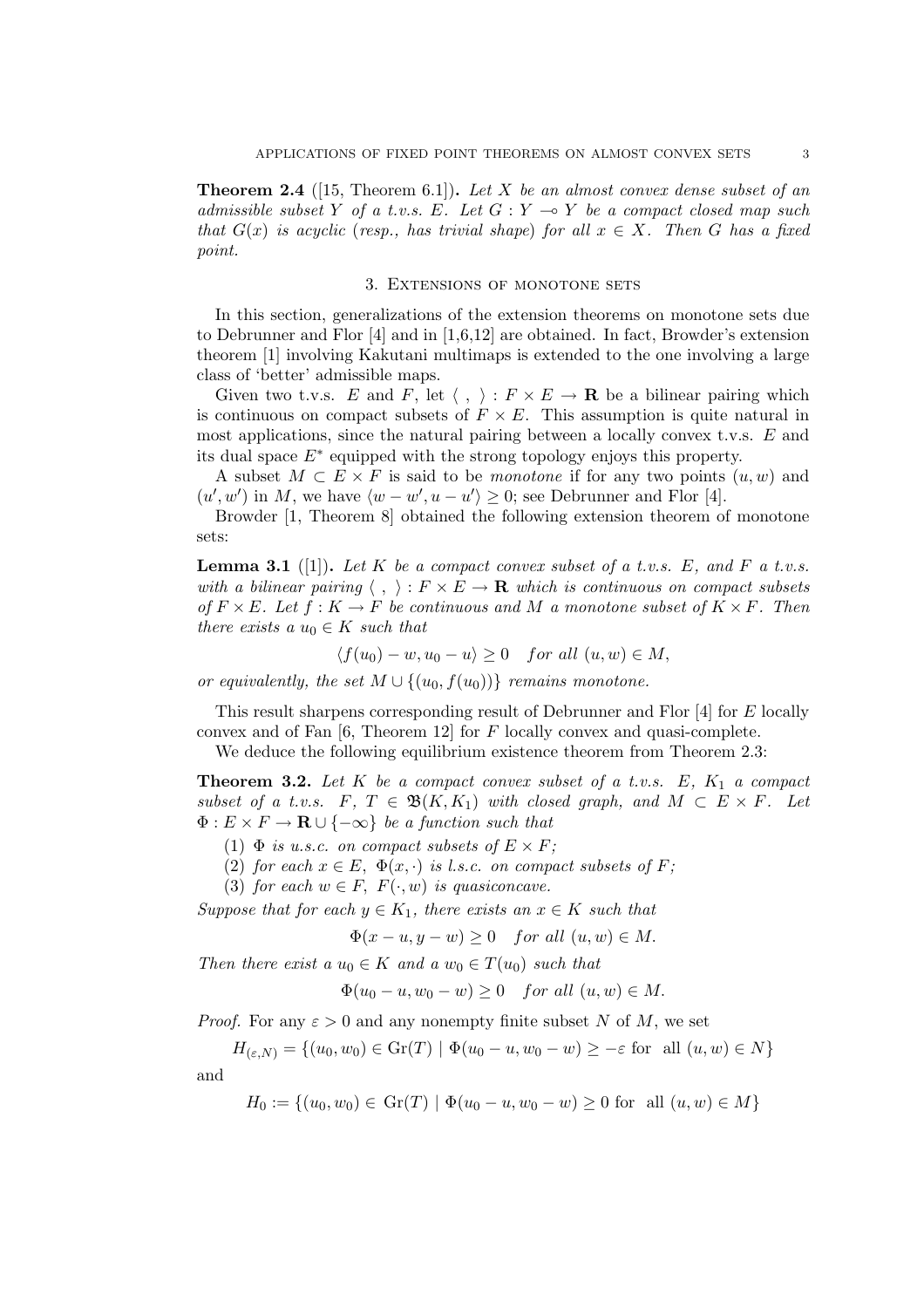$=\bigcap \{H_{(\varepsilon,N)} | \varepsilon > 0 \text{ and } N \text{ is a finite subset of } M\}.$ 

Then we have to show  $H_0 \neq \emptyset$ .

By (1), each  $H_{(\varepsilon,N)}$  is a closed subset of  $Gr(T)$ . The intersection of each finite family of such sets is also a set of the form  $H_{(\varepsilon',N')}$  for some  $\varepsilon' > 0$  and a finite subset *N'* of *M*. Therefore, in order to show  $H_0 \neq \emptyset$ , it suffices to show that each  $H_{(\varepsilon,N)}$  is nonempty.

Choose a given  $\varepsilon > 0$  and a nonempty finite subset *N* of *M*. Define a map  $S: K \multimap K_1$  by

$$
S(x) := \{ y \in K_1 \mid \Phi(x - u, y - w) > -\varepsilon, \ (u, w) \in N \}
$$

for  $x \in X$ . Then  $S(x)$  is open in  $K_1$  by (2). Moreover,

$$
S^{-}(y) = \{ x \in K \mid \Phi(x - u, y - w) > -\varepsilon, \ (u, w) \in N \}
$$

is nonempty by hypothesis and convex by (3). Therefore, by [15, Lemma 2.4], we have  $S^-$  ∈ M<sup>\*</sup>( $K_1, K$ ).

Now we apply Theorem 2.3. Then there exists a  $(u_0, w_0) \in \mathrm{Gr}(T)$  such that  $w_0 \in S(u_0)$ ; that is,

$$
\Phi(u_0 - u, w_0 - w) > -\varepsilon \quad \text{for all } (u, w) \in N.
$$

Therefore,  $H_{(\varepsilon,N)}$  is nonempty. This completes our proof.  $\Box$ 

*Remarks.* 1. In Theorem 3.2, instead of  $T \in \mathfrak{B}(K, K_1)$  with closed graph, we can adopt  $T \in \mathfrak{A}_c^{\kappa}(K, K_1)$  without affecting its conclusion.

2. In Theorem 3.2, since *T* has closed graph and *K*<sup>1</sup> is compact, *T* itself is actually u.s.c. with compact values.

3. For the subclass  $\mathbb C$  of  $\mathfrak{B}$ , Theorem 3.2 reduces to Fan [6, Theorem 11], who assumed that *F* is locally convex and other restrictions.

4. For the subclass  $K$  of  $\mathfrak{B}$ , Theorem 3.2 reduces to Browder [1, Theorem 9], where *F* is locally convex.

The following is our theorem on extensions of monotone sets:

**Theorem 3.3.** Let E be a t.v.s., F a t.v.s. with a bilinear pairing  $\langle , \rangle : F \times E \to \mathbf{R}$ *which is continuous on compact subsets of*  $F \times E$ ,  $K$  *a compact convex subset of E, and*  $K_1$  *a compact subset of F. Let*  $T \in \mathfrak{B}(K, K_1)$  *have closed graph and*  $M$  *a monotone subset of*  $K \times F$ *. Then there exist a*  $u_0 \in K$  *and*  $a w_0 \in T(u_0)$  *such that* 

$$
\langle w_0 - w, u_0 - u \rangle \ge 0 \quad \text{for all} \quad (u, w) \in M.
$$

*Proof.* We put  $\Phi(x, w) = \langle w, x \rangle$  for  $(x, w) \in E \times F$ . Then  $\Phi$  satisfies conditions (1)–(3) in Theorem 3.2. By Theorem 3.2, it suffices to show that for each  $y \in K_1$ , there exists an  $x \in K$  such that

$$
\langle y - w, x - u \rangle \ge 0 \quad \text{for all } (u, w) \in M.
$$

Now, we define  $f: K \to K_1$  by

$$
f(v) = y \quad \text{for all } v \in K.
$$

By applying Lemma 3.1 to *f*, such an  $x \in K$  exists. This completes our proof.  $\Box$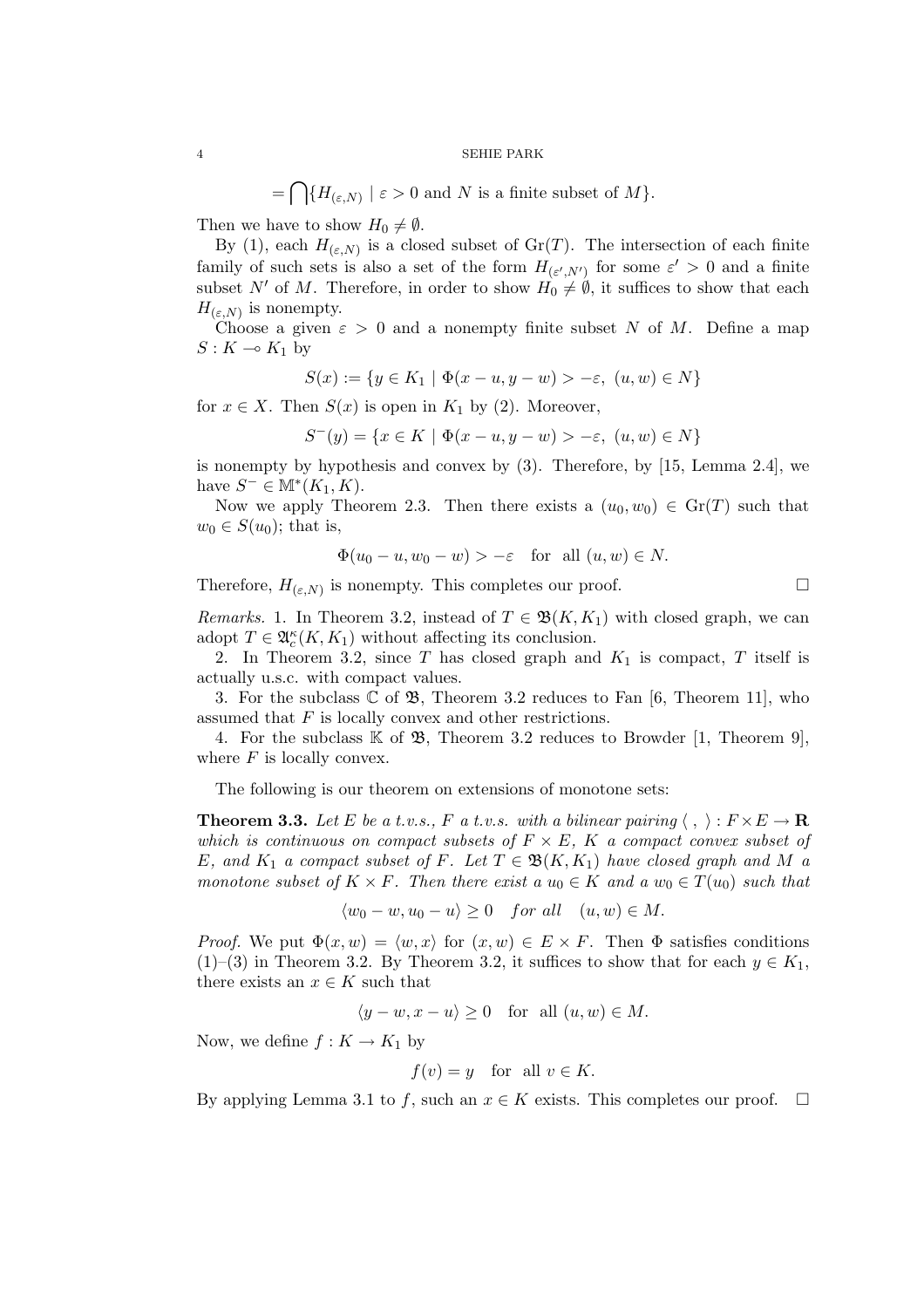*Remarks.* 1. In Theorem 3.3, we can replace  $T \in \mathfrak{B}(K, K_1)$  with closed graph by  $T \in \mathfrak{A}_{\underline{c}}^{\kappa}(K,K_1).$ 

2. For the subclass  $\mathbb C$  of  $\mathfrak{B}$ , Theorem 3.3 reduces to Browder [1, Theorem 8] or Lemma 3.1.

3. Even for the subclass  $\mathbb K$  of  $\mathfrak B$ , Theorem 3.3 improves Browder [1, Theorem 9], where *F* is assumed to be locally convex.

From now on, we are mainly concerned with maps with acyclic values or values of trivial shape. Other types of appropriate values can also be adopted if necessary. Those results in the following sections have originated from the corresponding ones for Kakutani maps.

### 4. The von Neumann type intersection theorems

In this section, we deduce some collectively fixed point theorems for families of maps and, then, various von Neumann type intersection theorems.

Let  ${X_i}_{i \in I}$  be a family of nonempty sets, and let  $i \in I$  be fixed. Let

$$
X := \prod_{j \in I} X_j \quad \text{and} \quad X^i := \prod_{j \in I \smallsetminus \{i\}} X_j.
$$

If  $x^i \in X^i$  and  $j \in I \setminus \{i\}$ , let  $x^i_j$  denote the *j*th coordinate of  $x^i$ . If  $x^i \in X^i$  and  $x_i \in X_i$ , let  $[x^i, x_i] \in X$  be defined as follows: its *i*th coordinate is  $x_i$  and, for  $j \neq i$ , the *j*th coordinate is  $x_j^i$ . Therefore, any  $x \in X$  can be expressed as  $x = [x^i, x_i]$  for any  $i \in I$ , where  $x^i$  denotes the projection of  $x$  onto  $X^i$ .

For  $A \subset X$ ,  $x^i \in X^i$ , and  $x_i \in X_i$ , let

$$
A(x^{i}) := \{ y_{i} \in X_{i} \mid [x^{i}, y_{i}] \in A \} \text{ and } A(x_{i}) := \{ y^{i} \in X^{i} \mid [y^{i}, x_{i}] \in A \}.
$$

**Theorem 4.1.** Let  ${E_i}_{i=1}^n$  be a family of t.v.s. For each *i*, let  $X_i$  be a subset of  $E_i$ ,  $K_i$  *a nonempty compact subset of*  $X_i$ *, and*  $F_i: X \to K_i$  *a closed map with acyclic values* (*resp., values of trivial shape*)*. If*  $K := \prod_{i=1}^{n} K_i$  *is Klee approximable into X, then there exists an*  $\overline{x} = (\overline{x_i})_{i=1}^n \in X$  *such that*  $\overline{x_i} \in F_i(\overline{x})$  *for each i.* 

*Proof.* Define  $F: X \to K$  by  $F(x) := \prod_{i=1}^{n} F_i(x)$  for each  $x = (x_i)_{i=1}^{n} \in X$ . Then it can be checked that  $F$  is a compact closed map having acyclic values (resp., values of trivial shape). Since  $F(X) \subset K$  is Klee approximable into *X*, by Theorem 2.1, <br>*F* has a fixed point  $\overline{x} \in X$ . This completes our proof *F* has a fixed point  $\overline{x} \in X$ . This completes our proof.

*Remark.* Recall that *K* is Klee approximable into *X* whenever one of the following holds:

- (1) Each  $X_i$  is convex and  $X$  is admissible (see [10, Theorem 1]).
- (2) Each  $X_i$  is almost convex and  $X$  is admissible.
- (3) Each  $X_i$  is an almost convex dense subset of an admissible subset (see [15, Lemma 3.1]).
- (4) Each  $K_i$  is Klee approximable into  $X_i$ .

From Theorem 4.1, we obtain the following von Neumann type intersection theorem: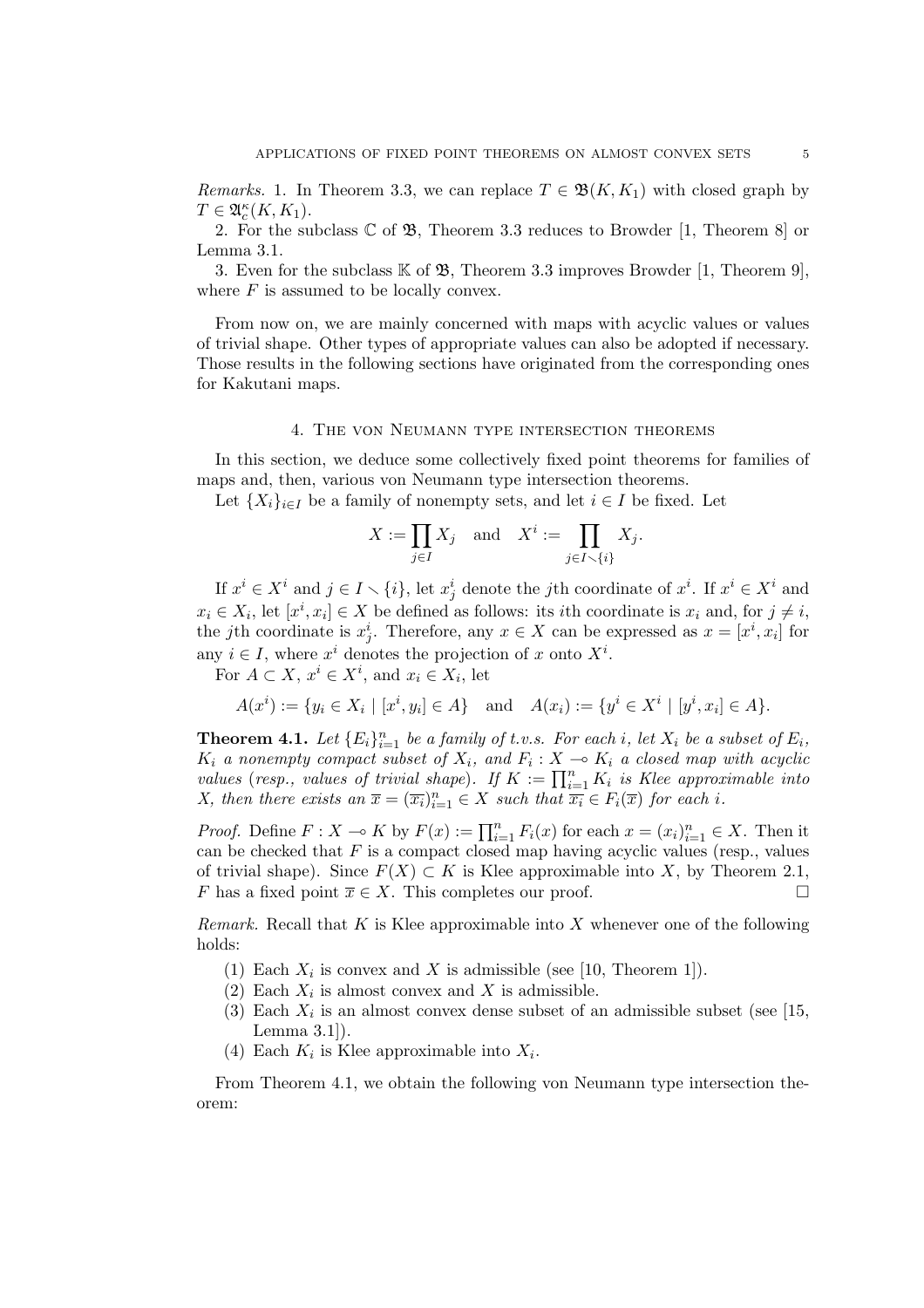**Theorem 4.2.** Let  $\{X_i\}_{i=1}^n$  be a family of sets, each in a t.v.s.  $E_i$ ,  $K_i$  a nonempty *compact subset of*  $X_i$ *, and*  $A_i$  *a closed subset of*  $X$  *such that*  $A_i(x^i)$  *is an acyclic subset of*  $K_i$  *for each*  $x^i \in X^i$ , where  $1 \leq i \leq n$ . If X is an almost convex admissible *subset of E, then*  $\bigcap_{j=1}^{n} A_j \neq \emptyset$ *.* 

*Proof.* We use Theorem 4.1 with  $F_i: X \to K_i$  defined by  $F_i(x) := A_i(x^i)$  for  $x \in X$ . Then, for each  $x \in X$ , we have

$$
(x, y) \in \text{Gr}(F_i) \iff (x_i, x^i) \in X_i \times X^i \text{ and } y \in A_i(x^i) \subset K_i
$$

$$
\iff (x_i, x^i, y) \in X_i \times (A_i \cap (X^i \times K_i)),
$$

which implies that  $Gr(F_i)$  is closed in  $X \times K_i$ . Hence, each  $F_i$  is a compact closed map with acyclic values; that is,  $F_i$  is an acyclic map. Therefore, by Theorem 4.1, there exists an  $\hat{x} \in K$  such that  $\hat{x}_i \in F_i(\hat{x})$  for all *i*. Since  $\hat{x}_i \in K_i \subset X_i$ , we have  $\hat{x} = [\hat{x}^i, \hat{x}_i] \in A_i$  for all *i*. This completes our proof.  $\square$ 

Similarly, we can obtain a more general result than Theorem 4.2 as follows:

**Theorem 4.2**<sup>*l*</sup>. Let *I* be any index set,  $\{X_i\}_{i \in I}$  a family of sets, each in a t.v.s. *Ei, K<sup>i</sup> a nonempty compact subset of Xi, and A<sup>i</sup> a closed subset of X for each*  $i \in I$ *. Suppose that for each*  $x^i \in X^i$ ,  $A_i(x^i)$  *is a convex subset of*  $K_i$  *except a finite number of i*'s for which  $A_i(x^i)$  is an acyclic subset of  $K_i$ . If  $X$  is an almost convex *admissible subset of E, then*  $\bigcap_{j\in I} A_j \neq \emptyset$ *.* 

*Remark.* If  $I = \{1, 2\}$ ,  $E_i$  are Euclidean,  $X_i = K_i$ , and  $A_i(x^i)$  are nonempty and convex, then Theorem 4.2 or 4.2' reduces to the intersection theorem of von Neumann [17].

We have another intersection theorem:

**Theorem 4.3.** Let  $X_0$  be a topological space and  $\{X_i\}_{i=1}^n$  a family of sets, each in *a t.v.s.*  $E_i$ *. For each*  $i = 0, 1, 2, \cdots, n$ , let  $K_i$  be a nonempty subset of  $X_i$  which is *compact except possibly*  $K_n$  *and*  $F_i \in V_c(X^i, X_i)$ *. If*  $K^0$  *is Klee approximable into*  $X^0$ , then  $\bigcap_{i=0}^n \text{Gr}(F_i) \neq \emptyset$ .

*Proof.* For each  $i \in \mathbb{Z}_{n+1}$ , define a map  $V_i : X^i \to X^{i+1}$  by letting

$$
V_i(x^i) := F_i(x^i) \times \prod_{j \in \mathbb{Z}_{n+1} \setminus \{i, i+1\}} \{x_j^i\} \text{ for } x^i \in X^i.
$$

Then  $V_i \in V_c(X^i, X^{i+1})$  for each  $i \in \mathbb{Z}_{n+1}$ . Hence, the composite map  $V: X^0 \to X^0$ defined by  $V := V_n V_{n-1} \cdots V_0$  belongs to  $\mathbb{V}_c(X^0, X^0)$ .

(1) We claim that *V* is compact. In fact, for each  $i = 0, 1, 2, \dots, n-1$ ,  $K_i$  is a compact subset satisfying  $F_i(X^i) \subset K_i \subset X_i$ . Note that

$$
V_0(X^0) \subset K_0 \times X_2 \times \cdots \times X_n,
$$
  

$$
V_1 V_0(X^0) \subset K_0 \times K_1 \times X_3 \times \cdots \times X_n,
$$

and finally,

$$
V_{n-1}V_{n-2}\cdots V_0(X^0)\subset K_0\times K_1\times\cdots\times K_{n-1}.
$$

Hence,  $V(X^0)$  is contained in the compact set  $V_n(K_0 \times K_1 \times \cdots \times K_{n-1})$ . Thus *V* is compact.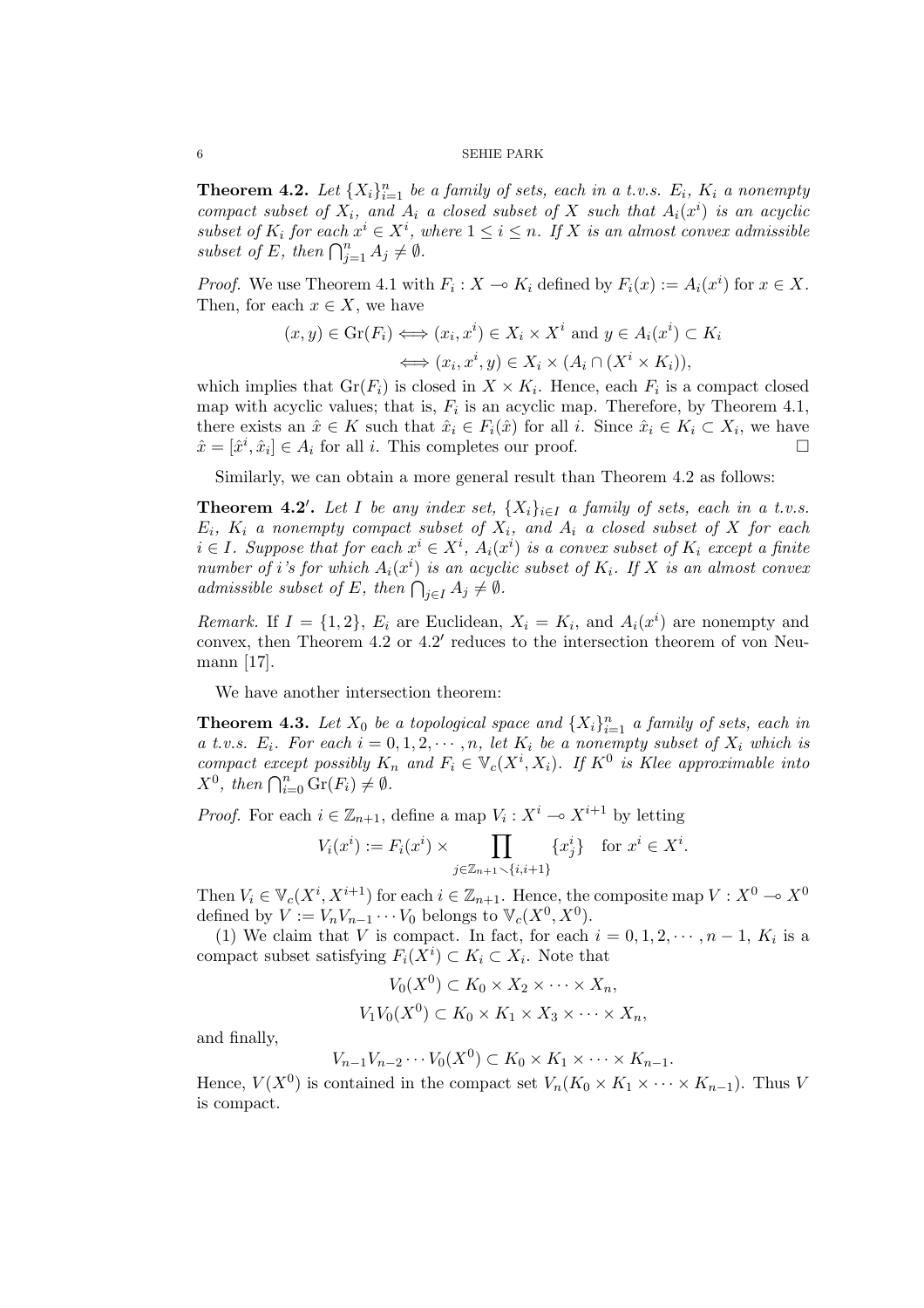(2) Note that  $V(X^0) \subset K^0$  is Klee approximable into  $X^0$ .

Therefore, by Theorem 2.1,  $V \in V_c(X^0, X^0)$  has a fixed point  $x^0 \in V(x^0)$ . Hence, there exists  $x^1 \in X^1$ ,  $\cdots$ ,  $x^n \in X^n$  such that  $x^{i+1} \in V_i(x^i)$  for each  $i \in \mathbb{Z}_{n+1}$ , which implies

$$
x_i^{i+1} \in F_i(x^i) \quad \text{for each} \quad i \in \mathbb{Z}_{n+1}
$$

and

$$
x^{i+1}_j = x^i_j \quad \text{for~ each~} \quad j \in \mathbb{Z}_{n+1} \smallsetminus \{i,i+1\}.
$$

From this, it follows that  $x_j^i = x_j^k$  for any  $i, j, k \in \mathbb{Z}_{n+1}$  with  $j \neq i, j \neq k$ . Therefore,  $[x^i, x_i^{i+1}] = [x^k, x_k^{k+1}]$  for any  $i, k \in \mathbb{Z}_{n+1}$ . Let us denote by *x* the point of *X* given by  $x := [x^i, x_i^{i+1}]$  for any  $i \in \mathbb{Z}_{n+1}$ . Since  $x_i^{i+1} \in F_i(x^i)$ , we have  $x \in \text{Gr}(F_i)$  for each  $i \in \mathbb{Z}_{n+1}$  and hence  $\bigcap_{i=0}^{n} \text{Gr}(F_i) \neq \emptyset$ . This completes our proof. □

*Remarks.* 1. In case when each  $X_i$  is convex for  $i \geq 1$  and  $X^0$  is admissible in  $E^0$ , Theorem 4.3 reduces to [11, Theorem 4].

2. Particular forms of Theorem 4.3 were given by von Neumann, Fan, Lassonde, Chang, and Park; see [11]. The following is one of them:

**Corollary 4.4.** Let *X* be a topological space, *Y* a subset in a t.v.s.  $E$ , and  $F \in$ V*c*(*X, Y* ) *and G ∈* V*c*(*Y, X*)*. If F is compact and F*(*X*) *is Klee approximable into Y*, then  $\text{Gr}(F) \cap \text{Gr}(G) \neq ∅$ *.* 

From Corollary 4.4, we have the following:

**Corollary 4.5.** *Let X be a topological space and Y a compact subset of a t.v.s. E.* Let *A* and *B* be two closed subsets of  $X \times Y$  such that

- (1) *for each*  $x \in X$ *,*  $A(x) := \{y \in Y \mid (x, y) \in A\}$  *is acyclic; and*
- (2) *for each*  $y \in Y$ ,  $B(y) := \{x \in X \mid (x, y) \in B\}$  *is acyclic.*

 $If A(X) := \bigcup \{A(x) \mid x \in X\}$  *is Klee approximable into Y, then*  $A \cap B \neq \emptyset$ *.* 

*Remarks.* 1. If *Y* is an admissible, compact, and almost convex subset of *E*, then  $A(X)$  is Klee approximable into *Y*. Especially, for the particular case when X is compact and *Y* is convex, Corollary 4.5 was obtained in [10].

2. For other particular forms of Corollary 4.5, see [10].

### 5. The Nash type equilibrium theorems

From Theorem 4.3, we deduce the following generalized form of the quasiequilibrium theorem or the social equilibrium existence theorem in the sense of Debreu [3]:

**Theorem 5.1.** Let  $X_0$  be a topological space, and  $\{X_i\}_{i=1}^n$  a family of sets, each *in a t.v.s.*  $E_i$ *. For*  $i = 0, 1, \dots, n$ *, let*  $K_i$  *be a nonempty subset of*  $X_i$  *which is compact except possibly*  $K_n$ ,  $S_i$ :  $X^i$   $\multimap$   $K_i$  be a closed map with compact values, *and*  $f_i, g_i: X = X^i \times X_i \rightarrow \mathbf{R}$  *u.s.c. real functions.* 

*Suppose that for each*  $i = 0, 1, \dots, n$ ,

(i)  $q_i(x) \leq f_i(x)$  for each  $x \in X$ ;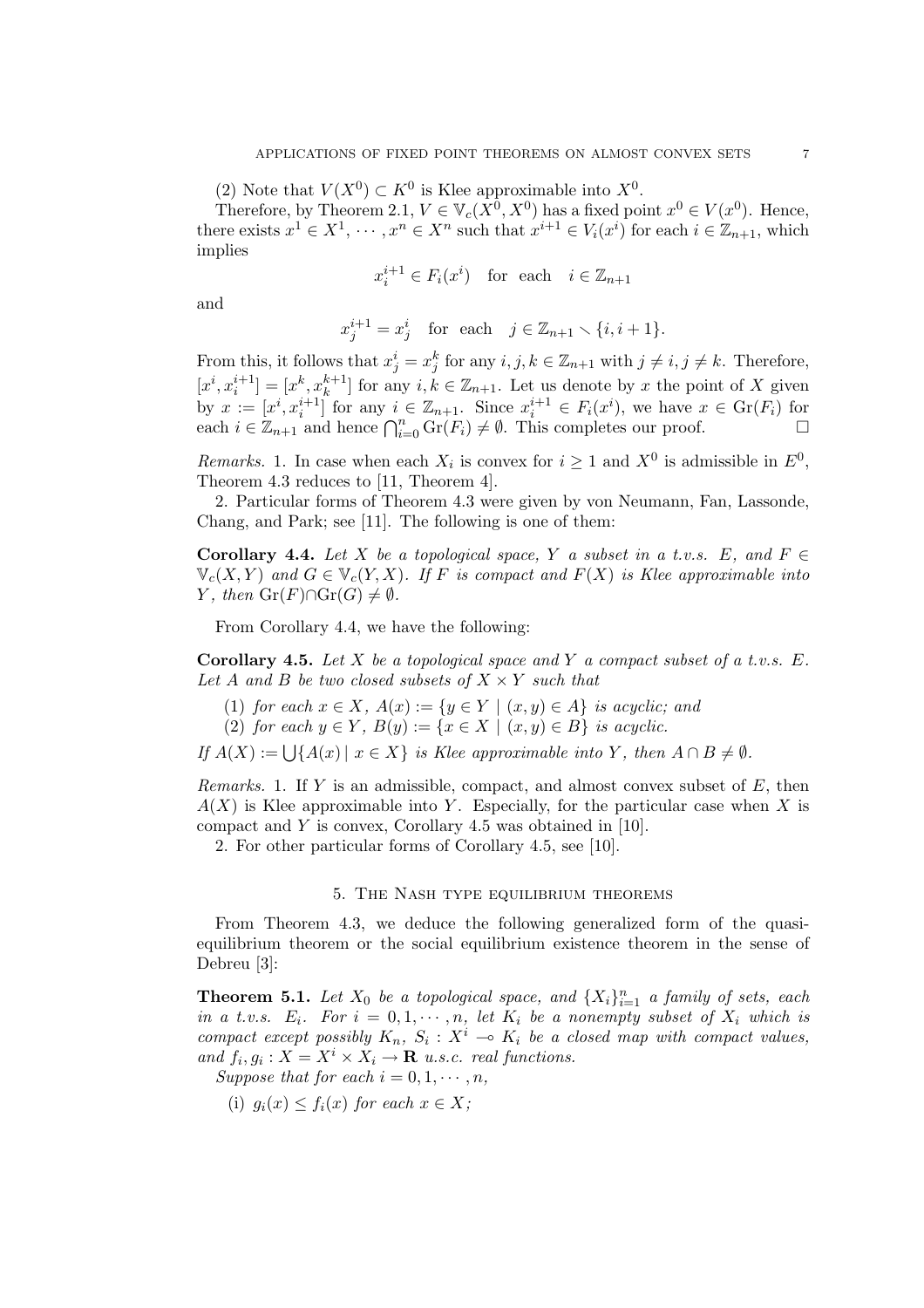(ii) *the real function*  $M_i: X^i \to \mathbf{R}$  *defined by* 

$$
M_i(x^i) := \max_{y_i \in S_i(x^i)} g_i[x^i, y_i] \quad for \quad x^i \in X^i
$$

*is l.s.c.; and*

(iii) *for each*  $x^i \in X^i$ *, the set* 

$$
\{y_i \in S_i(x^i) \mid f_i[x^i, y_i] \ge M_i(x^i)\}
$$

*is acyclic.*

*If*  $K^0$  *is Klee approximable into*  $X^0$  *and if*  $S_n$  *is u.s.c., then there exists an equilibrium point*  $\hat{x} \in X$ *; that is,* 

$$
\hat{x}_i \in S_i(\hat{x}^i) \quad and \quad f_i(\hat{x}^i, \hat{x}_i) \ge \max_{y_i \in S_i(x^i)} g_i[x^i, y_i] \quad for each \quad i \in \mathbb{Z}_{n+1}.
$$

*Proof.* For each  $i \in \mathbb{Z}_{n+1}$ , define a map  $T_i : X^i \to X_i$  by

$$
T_i(x^i) := \{ y_i \in S_i(x^i) \mid f_i[x^i, y_i] \ge M_i(x^i) \}
$$

for  $x^i \in X^i$ . Note that each  $T_i(x^i)$  is nonempty by (ii) since  $S_i(x^i)$  is compact and  $g_i[x^i, \cdot]$  is u.s.c. on  $S_i(x^i)$ . We show that  $Gr(T_i)$  is closed in  $X^i \times \overline{S_i(X^i)}$ . In fact, let  $[x^i_\alpha, y^\alpha_i] \in \text{Gr}(T_i)$  and  $[x^i_\alpha, y^\alpha_i] \to [x^i, y_i]$ . Then

$$
f_i[x^i, y_i] \ge \overline{\lim_{\alpha}} f_i[x^i_{\alpha}, y_i^{\alpha}] \ge \overline{\lim_{\alpha}} M_i(x^i_{\alpha}) \ge \underline{\lim}_{\alpha} M_i(x^i_{\alpha}) \ge M_i(x^i)
$$

and, since  $\operatorname{Gr}(S_i)$  is closed in  $X^i \times \overline{S_i(X^i)}$ ,  $y_i^{\alpha} \in S_i(x_{\alpha}^i)$  implies  $y_i \in S_i(x^i)$ . Hence,  $[x^i, y_i] \in \text{Gr}(T_i)$ . Therefore, all  $T_i$  are closed.

Since  $T_i$  is compact for all  $i \neq n$ , each  $T_i$  is u.s.c. for  $i \neq n$  by (iii). Moreover, *S<sub>n</sub>* is u.s.c. with compact values by assumption and  $T_n$  is closed,  $T_n = S_n \cap T_n$  is u.s.c. Hence we have  $T_i \in V(X^i, X_i)$ . Therefore, by Theorem 4.3, there exists an  $\hat{x} \in \bigcap_{i=0}^n \text{Gr}(T_i)$ ; that is,  $\hat{x}_i \in T_i(\hat{x}^i)$  for all  $i \in \mathbb{Z}_{n+1}$ . This completes our proof.  $\Box$ 

*Remarks.* 1. For particular forms of Theorem 5.1, see [10,11].

2. If  $S_i$  are u.s.c., by Berge's theorem,  $M_i$  is automatically u.s.c. since  $g_i$  is u.s.c. If  $S_i$  and  $g_i$  are continuous, condition (ii) holds immediately by Berge's theorem, and hence, each  $M_i$  is continuous; see [11].

Therefore, from Theorem 5.1, we have the following particular form:

**Theorem 5.2.** Let  $X_0$  be a topological space, and  $\{X_i\}_{i=1}^n$  a family of sets, each in *a t.v.s.*  $E_i$ *. For*  $i = 0, 1, \dots, n$ *, let*  $K_i$  *be a nonempty subset of*  $X_i$  *which is compact except possibly*  $K_n$ ,  $S_i$ :  $X^i$   $\rightarrow$   $K_i$  *be a continuous multimap with compact values, and*  $f_i: X = X^i \times X_i \rightarrow \mathbf{R}$  *a continuous real function.* 

*Suppose that for each*  $i = 0, 1, \cdots, n$ , the following holds:

(0) *for each*  $x^i \in X^i$  *and each*  $\alpha \in \mathbf{R}$ *, the set* 

$$
\{x_i \in S_i(x^i) \mid f_i[x^i, x_i] \ge \alpha\}
$$

*is empty or acyclic.*

*If*  $K^0$  *is Klee approximable into*  $X^0$ , *there exists an equilibrium point*  $\hat{x} \in X$ *.* 

*Remarks.* 1. If each  $X_i$  is convex and if  $X$  is admissible in  $E$ , then Theorem 5.2 reduces to [11, Theorem 6].

2. For other particular forms of Theorems 5.1 and 5.2, see [10,11].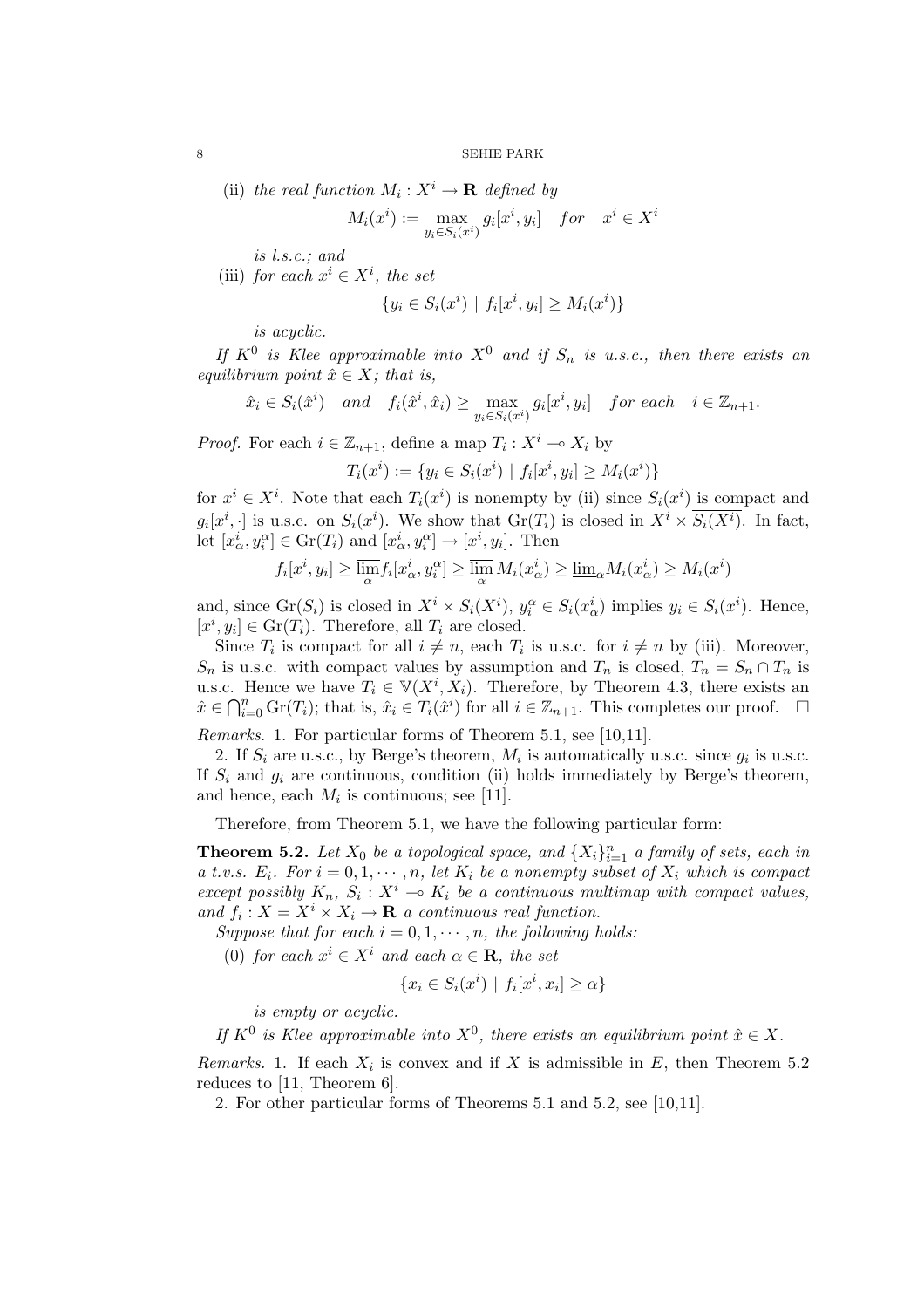The following generalizes the Nash theorem:

**Corollary 5.3.** Let  $X_0$  be a compact topological space, and  $\{X_i\}_{i=1}^n$  a family of *convex sets, each in a t.v.s.*  $E_i$ *, such that each*  $X_i$  *is compact except*  $X_n$ *. For*  $i = 0, 1, \dots, n$ , let  $f_i: X = X^i \times X_i \to \mathbf{R}$  be a continuous real function such that

(1) *for each*  $x^i \in X^i$  *and each*  $\alpha \in \mathbf{R}$ *, the set* 

$$
\{x_i \in X_i \mid f_i[x^i, x_i] \ge \alpha\}
$$

*is empty or acyclic.*

*If*  $X^0$  *is admissible, then there exists an equilibrium point*  $\hat{x} \in X$ *; that is,* 

$$
f_i(\hat{x}) = \max_{y_i \in X_i} f_i[\hat{x}^i, y_i] \quad \text{for all} \quad i \in \mathbb{Z}_{n+1}.
$$

*Proof.* Apply Theorem 5.2 with  $S_i(x) := X_i$  for  $x \in X$  and  $K_i := X_i$  for each  $i$ . Then we have the conclusion.  $\Box$ 

*Remarks.* 1. This slightly extends [10, Theorem 7].

2. If all  $X_i$  are compact convex subsets of Euclidean spaces and if  $x_i \mapsto f_i[x^i, x_i]$ is quasiconcave for each  $x^i \in X^i$ , then Corollary 5.3 reduces to Nash [7, Theorem].

# 6. The von Neumann type minimax theorems

From Corollaries 4.5 or 5.3, we have the following von Neumann type minimax theorem:

**Theorem 6.1.** *Let X be a compact space and Y an admissible compact convex subset of a t.v.s., and*  $f: X \times Y \to \mathbf{R}$  *a continuous real function. Suppose that for*  $\forall$ *each*  $x_0$  ∈ *X* and  $y_0$  ∈ *Y*, the sets

$$
\{x \in X \mid f(x, y_0) = \max_{\zeta \in X} f(\zeta, y_0)\}
$$

*and*

$$
\{y \in Y \mid f(x_0, y) = \min_{\eta \in Y} f(x_0, \eta)\}
$$

*are acyclic. Then*

(1) *f* has a saddle point  $(x_0, y_0) \in X \times Y$ ; that is,

$$
\min_{\eta \in Y} f(x_0, y) = f(x_0, y_0) = \max_{\zeta \in X} f(\zeta, y_0).
$$

(2) *We have the minimax inequality*

$$
\max_{x \in X} \min_{y \in Y} f(x, y) = \min_{y \in Y} \max_{x \in X} f(x, y).
$$

*Proof.* (1) Note that a saddle point is a particular case of an equilibrium point for two agents  $(i = 0, 1)$  in Corollary 5.3 for  $X_0 = X, X_1 = Y$  and  $f_0(x, y) =$  $f(x, y), f_1(x, y) = -f(x, y).$ 

The existence of a saddle point can be also shown by Corollary 4.5 as follows: Let

$$
S(x):=\{y\in Y\ |\ f(x,y)=\min_{\eta\in Y}f(x,\eta)\}
$$

and

$$
T(y) := \{ x \in X \mid f(x, y) = \max_{\zeta \in X} f(\zeta, y) \}.
$$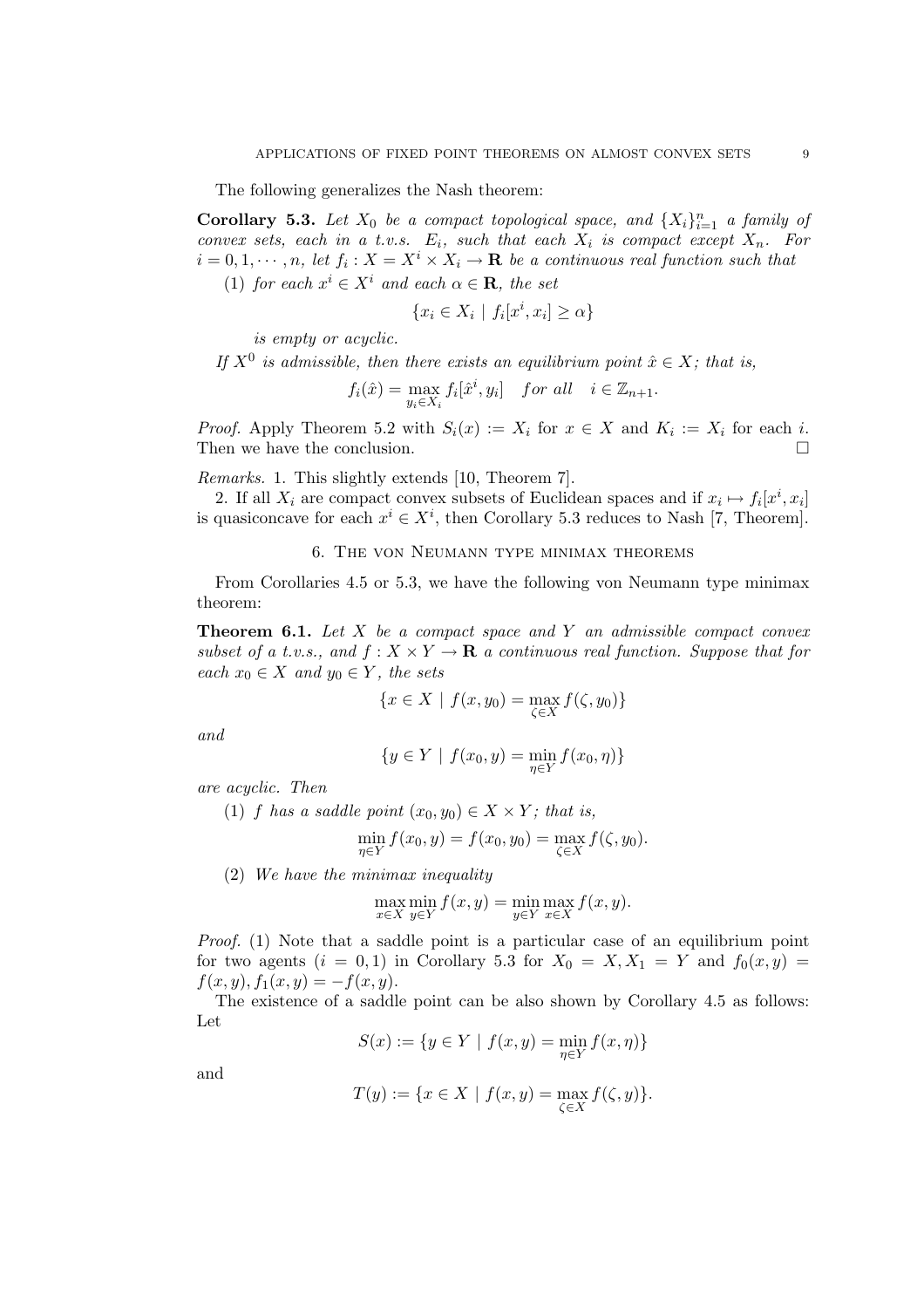Since f is continuous and X, Y are compact, each  $S(x)$  and  $T(y)$  are nonempty and closed for all  $x \in X$  and  $y \in Y$ . Moreover, by Berge's theorem,  $S : X \to Y$  and  $T: Y \to X$  are u.s.c. with closed values. Therefore  $A := \text{Gr}(S)$  and  $B := \text{Gr}(T^{-})$ are closed subsets in  $X \times Y$ . Moreover,  $A(X) = S(X)$  is a compact subset of an admissible convex set  $Y$ , and hence, by Corollary 3.2 of [40], it is Klee approximable into *Y*. Therefore, by Corollary 4.6, there exists an  $(x_0, y_0) \in A \cap B$ ; that is,

$$
\max_{x \in X} f(x, y_0) = f(x_0, y_0) = \min_{y \in Y} f(x_0, y).
$$

(2) This implies

$$
\min_{y \in Y} \max_{x \in X} f(x, y) \le \max_{x \in X} f(x, y_0) = f(x_0, y_0) = \min_{y \in Y} f(x_0, y) \le \max_{x \in X} \min_{y \in Y} f(x, y).
$$

On the other hand, we clearly have

$$
\min_{y \in Y} \max_{x \in X} f(x, y) \ge \max_{x \in X} \min_{y \in Y} f(x, y).
$$

This completes our proof.  $\Box$ 

*Remarks.* 1. Theorem 6.1 includes [10, Theorem 4] and [11, Corollary 6.2], where some particular forms were noted.

2. For Euclidean spaces or locally convex t.v.s., if acyclicity is replaced by convexity, then Theorem 5.1 reduces to the von Neumann minimax theorem [16] or Fan [5, Theorem 3], resp.

The following generalization of the von Neumann minimax theorem is a simple consequence of Corollary 4.6 or Theorem 6.1:

**Theorem 6.2.** *Let X, Y , and f be the same as in Theorem 6.1. Suppose that*

- (1) *for every*  $x \in X$  *and*  $\alpha \in \mathbf{R}$ ,  $\{y \in Y \mid f(x, y) \leq \alpha\}$  *is acyclic; and*
- (2) *for every*  $y \in Y$  *and*  $\beta \in \mathbf{R}$ ,  $\{x \in X \mid f(x, y) \geq \beta\}$  *is acyclic.*

*Then we have*

$$
\max_{x \in X} \min_{y \in Y} f(x, y) = \min_{y \in Y} \max_{x \in X} f(x, y).
$$

### 7. Quasi-Variational Inequalities

Let *E* be a t.v.s.,  $X \subset E$  and  $x \in E$ . The *inward set* of *X* at *x* (due to Halpern; see [9]) is defined by

$$
I_X(x) = x + \bigcup_{r>0} r(X - x).
$$

In this section, we show that our fixed point theorems can be applied to various types of quasi-variational inequalities on *almost convex sets.* For example, from Theorem 2.2, we have the following main result of this section:

**Theorem 7.1.** *Let X be an almost convex admissible subset of a t.v.s. E, S* :  $X \rightarrow X$  *a compact map,*  $F$  *a t.v.s.,*  $T \in V(X, F)$  *a compact map, and*  $C$  *an almost convex admissible subset of F containing*  $T(X)$ *, and*  $\phi: X \times C \times X \rightarrow \mathbf{R}$  *a u.s.c. function. Suppose that*

(1)  $\phi(x, y, x) \leq 0$  *for all*  $(x, y) \in X \times C$ *; and*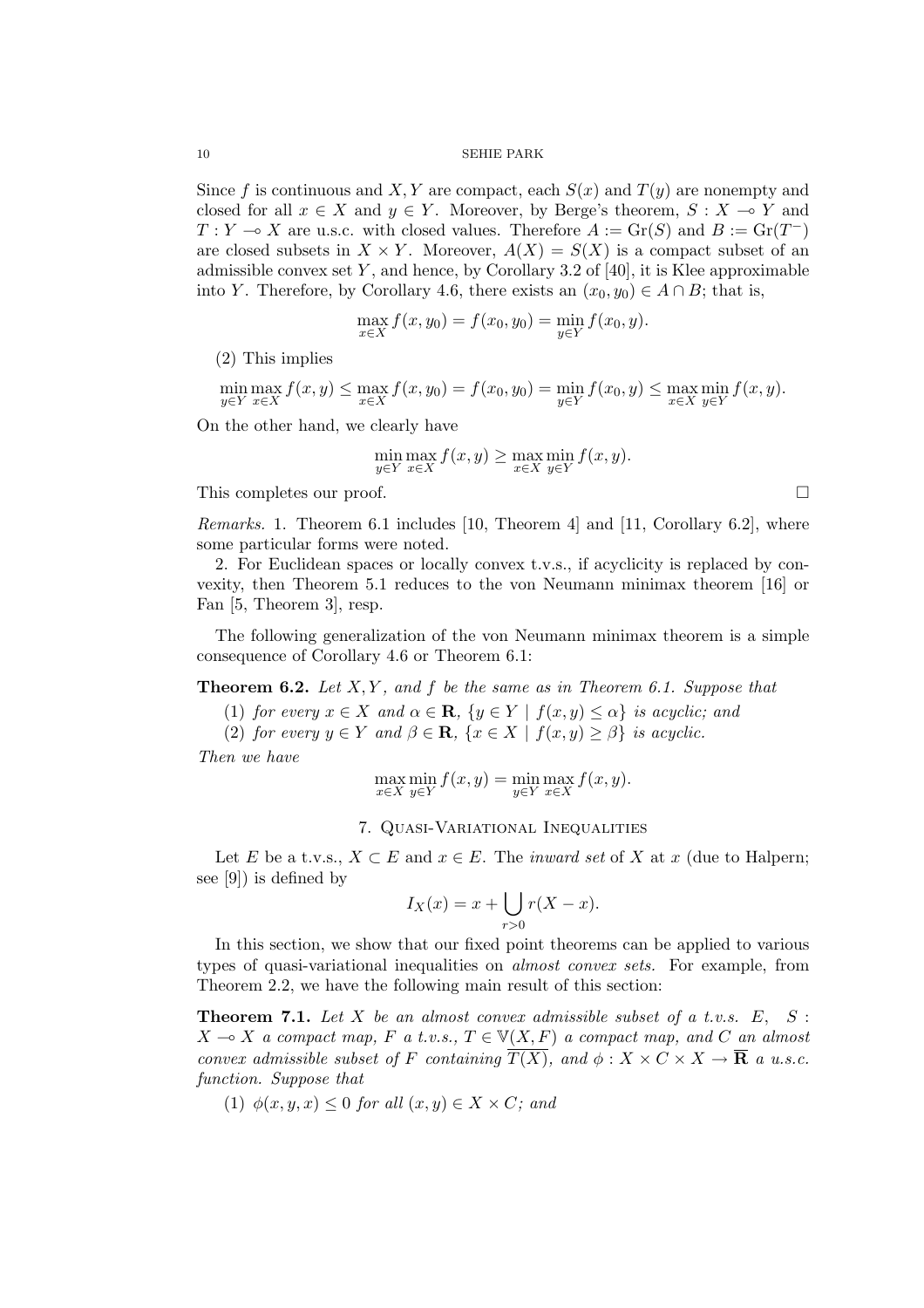(2) *the map*  $M: X \times C \rightarrow X$  *defined by* 

$$
M(x, y) = \{u \in S(x) \mid \phi(x, y, u) = \max_{s \in S(x)} \phi(x, y, s)\} \text{ for } (x, y) \in X \times C
$$

*belongs to*  $V(X \times C, X)$ *.* 

*Then there exist an*  $\overline{x} \in S(\overline{x})$  *and a*  $\overline{y} \in T(\overline{x})$  *such that* 

 $\phi(\overline{x}, \overline{y}, x) \leq 0$  *for all*  $x \in S(\overline{x})$ *.* 

*Further, if*  $\phi(x, y, x) = 0$  *for all*  $(x, y) \in X \times C$ ,  $S(\overline{x})$  *is convex, and*  $x \mapsto \phi(\overline{x}, \overline{y}, x)$ *is concave and l.s.c., then*

$$
\phi(\overline{x}, \overline{y}, x) \le 0 \text{ for all } x \in \overline{I}_{S(\overline{x})}(\overline{x}).
$$

*Proof.* Define a map  $G: X \times C \to X \times C$  by

$$
G(x, y) := M(x, y) \times T(x) \text{ for } (x, y) \in X \times C.
$$

Then  $G \in V(X \times C, X \times C)$ . In fact, since M and T are compact-valued u.s.c. maps, their product *G* is also compact-valued and u.s.c. Note that each  $G(x, y)$  is acyclic. Moreover, *G* is compact because

$$
G(X \times C) \subset \overline{S(X)} \times \overline{T(X)} \subset X \times C.
$$

Since  $X \times C$  is an almost convex admissible subset of the t.v.s.  $E \times F$ , by Theorem 2.2, *G* has a fixed point  $(\overline{x}, \overline{y}) \in X \times C$ . Since

$$
(\overline{x}, \overline{y}) \in G(\overline{x}, \overline{y}) = M(\overline{x}, \overline{y}) \times T(\overline{x}) \subset S(\overline{x}) \times T(\overline{x}),
$$

we have  $\overline{x} \in S(\overline{x})$  and  $\overline{y} \in T(\overline{x})$ . Moreover, since  $\overline{x} \in M(\overline{x}, \overline{y})$ , by (1), we have

$$
0 \ge \phi(\overline{x}, \overline{y}, \overline{x}) = \max_{x \in S(\overline{x})} \phi(\overline{x}, \overline{y}, x).
$$

For the last part, since  $x \mapsto \phi(\overline{x}, \overline{y}, x)$  is l.s.c., it is sufficient to show that

$$
\phi(\overline{x}, \overline{y}, x) \le 0
$$
 for all  $x \in I_{S(\overline{x})}(\overline{x}) \backslash S\overline{x}$ .

For any  $x \in I_{S(\overline{x})}(\overline{x}) \setminus S(\overline{x})$ , there exist  $z \in S(\overline{x})$  and  $r > 0$  such that  $x = \overline{x} + r(z - \overline{x})$ . Then we must have  $r > 1$ ; otherwise,  $x = (1 - r)\overline{x} + rz \in S(\overline{x})$  since  $0 < r \le 1$  and *S*( $\overline{x}$ ) is convex. Suppose  $\phi(\overline{x}, \overline{y}, x) > 0$ . Since  $r > 1$  and

$$
\frac{1}{r}x + (1 - \frac{1}{r})\overline{x} = z \in S(\overline{x}),
$$

we have

$$
\phi(\overline{x}, \overline{y}, z) = \phi(\overline{x}, \overline{y}, \frac{1}{r}x + (1 - \frac{1}{r})\overline{x}) \ge \frac{1}{r}\phi(\overline{x}, \overline{y}, x) + (1 - \frac{1}{r})\phi(\overline{x}, \overline{y}, \overline{x}) = \frac{1}{r}\phi(\overline{x}, \overline{y}, x) > 0
$$

by the concavity of  $x \mapsto \phi(\overline{x}, \overline{y}, x)$  and condition (1). This is a contradiction.<br>Therefore we have  $\phi(\overline{x}, \overline{y}, x) \leq 0$  This completes our proof Therefore, we have  $\phi(\overline{x}, \overline{y}, x) \leq 0$ . This completes our proof.

*Remarks.* 1. Theorem 7.1 has a number of particular cases by considering particular ones of  $S$ , T and  $\phi$ .

2. Instead of V, we can adopt the class A of u.s.c. approachable maps or other appropriate class; see [2, Theorem 1], which was stated for convex subsets *X, C* of locally convex t.v.s.

From Theorem 7.1, we obtain the following;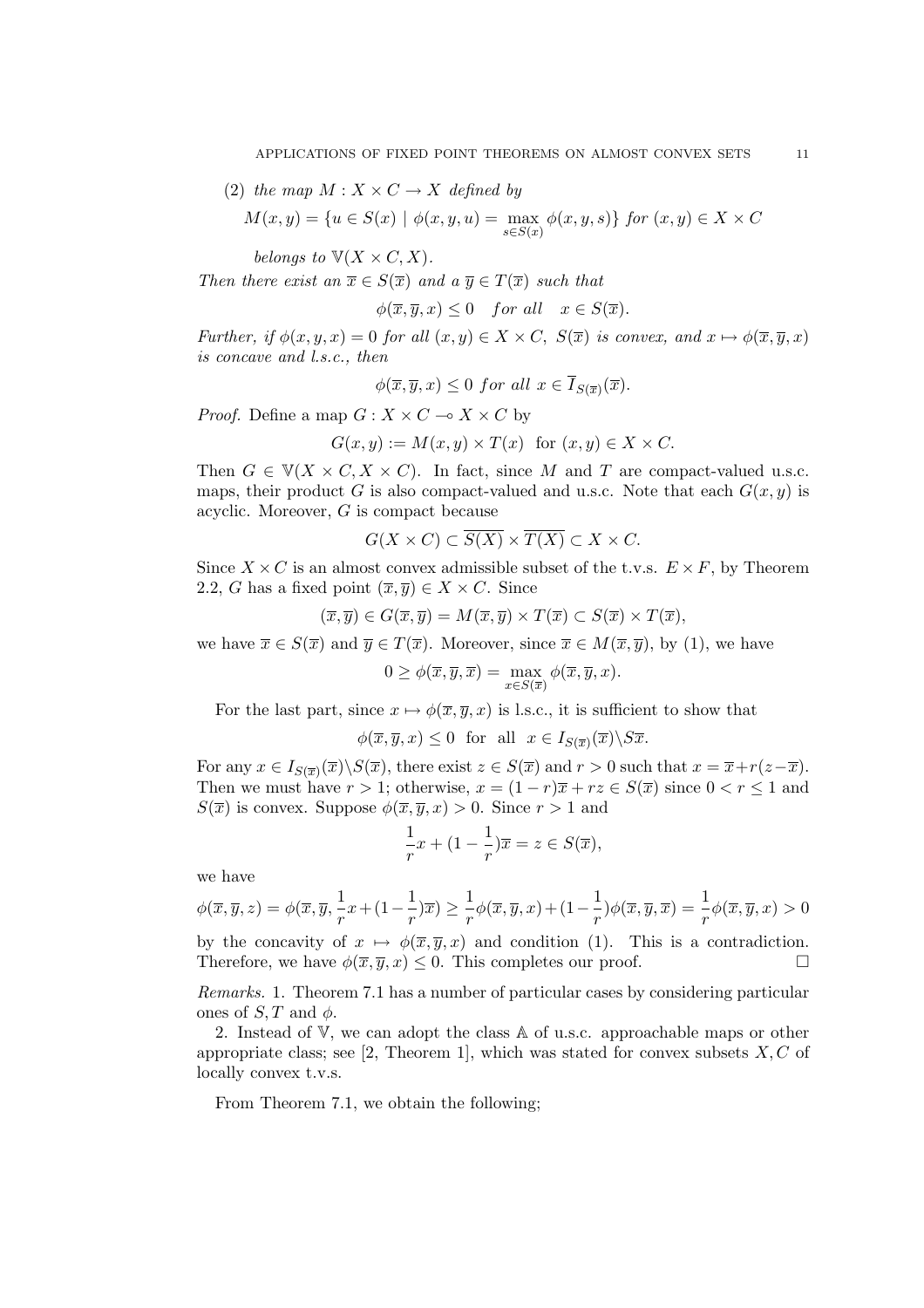**Theorem 7.2.** *Let X, S, F, T and C be the same as in Theorem 7.1. Suppose that*  $S \in \mathbb{V}(X, X)$  *is l.s.c.* (*hence continuous*). Let  $\phi: X \times C \times X \to \mathbf{R}$  *be continuous such that, for each*  $(x, y) \in X \times C$ ,

(1)  $\phi(x, y, x) \leq 0$ ; *and* 

(2)  $M(x, y) = \{u \in S(x) | \phi(x, y, u) = \max_{s \in S(x)} \phi(x, y, s)\}\$ is acyclic.

*Then there exist an*  $\overline{x} \in S(\overline{x})$  *and a*  $\overline{y} \in T(\overline{x})$  *such that* 

$$
\phi(\overline{x}, \overline{y}, x) \le 0 \quad \text{for all} \quad x \in S(\overline{x}).
$$

*Further, if*  $\phi(x, y, x) = 0$  *for all*  $(x, y) \in X \times C$ ,  $S(\overline{x})$  *is convex, and*  $x \mapsto \phi(\overline{x}, \overline{y}, x)$ *is concave, then*

$$
\phi(\overline{x}, \overline{y}, x) \le 0 \quad \text{for all} \quad x \in \overline{I}_{S(\overline{x})}(\overline{x}).
$$

*Remark.* In our previous work [2], particular forms of Theorems 7.1 and 7.2 are applied to more than fifteen known variational or quasi-variational inequalities due to Hartman-Stampacchia, Browder, Lions-Stampacchia, Mosco, Saigal, and many others. Now all of them can be stated for almost convex sets instead of convex sets.

#### **REFERENCES**

- [1] F. E. Browder, *The fixed point theory of multi-valued mappings in topological vector spaces*, Math. Ann. **177** (1968), 283–301.
- [2] M.-P. Chen and S. Park, *A unified approach to generalized quasi-variational inequalities*, Comm. Appl. Nonlinear Anal. **4** (1997), 103–118.
- [3] G. Debreu, it A social equilibrium existence theorem, Proc. Nat. Acad. Sci. USA **38** (1952), 886–893.
- [4] H. Debrunner und P. Flor, *Ein Erweiterungssatz f¨ur monotone Mengen*, Arch. Math. **15** (1964), 445–447.
- [5] Ky Fan, *Fixed point and minimax theorems in locally convex linear spaces*, Proc. Nat. Acad. Sci. USA **38** (1952), 121–126.
- [6] Ky Fan, *Applications of a theorem concerning sets with convex sections*, Math. Ann. **163** (1966), 189–203.
- [7] J. Nash, *Non-cooperative games*, Ann. Math. **54** (1951), 286–293.
- [8] S. Park, *A unified fixed point theory of multimaps on topological vector spaces*, J. Korean Math. Soc. **35** (1998), 803–829. *Corrections*, ibid. **36** (1999), 829–832.
- [9] S. Park, *Ninety years of the Brouwer fixed point theorem*, Vietnam J. Math. **27** (1999), 193– 232.
- [10] S. Park, *Acyclic versions of the von Neumann and Nash equilibrium theorems*, J. Comp. Appl. Math. **113** (2000), 83–91.
- [11] S. Park, *Remarks on acyclic versions of generalized von Neumann and Nash equilibrium theorems*, Appl. Math. Letters **15** (2002), 641–647.
- [12] S. Park, *Extensions of monotone sets*, in: Set Valued Mappings with Applications in Nonlinear Analysis (R.P. Agarwal and D. O'Regan, eds.), 403–409, Ser. Math. Anal. Appl. 4, Taylor and Francis, London, 2002.
- [13] S. Park, *Fixed points of multimaps in the better admissible class*, J. Nonlinear Convex Anal. **5** (2004), 369–377.
- [14] S. Park, *Fixed points of approximable or Kakutani maps in generalized convex spaces*, J. Nonlinear Convex Anal. **7** (2006), 1–17.
- [15] S. Park, *Fixed point theorems for better admissible multimaps on almost convex sets*, J. Math. Anal. Appl. **329** (2007), 690–702.
- [16] J. von Neumann, *Zur Theorie der Gesellschaftsspiele*, Math. Ann. **100** (1928), 295–320.
- [17] J. von Neumann, *Über ein ökonomisches Gleichungssystem und eine Verallgemeinerung des Brouwerschen Fixpunktsatzes*, Ergeb. Math. Kolloq. **8** (1937), 73–83.